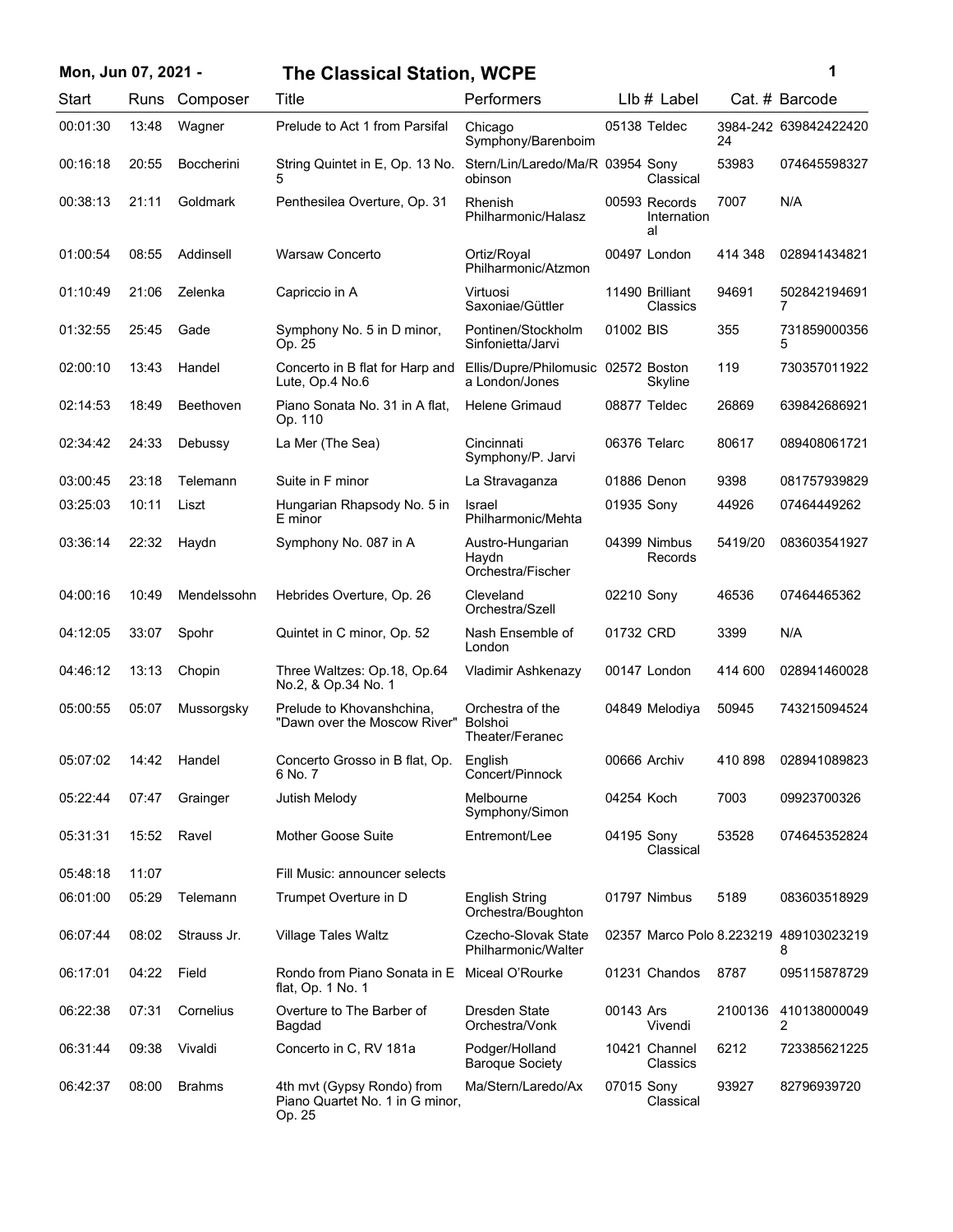| Mon, Jun 07, 2021 - |       |                         | <b>The Classical Station, WCPE</b>                                             |                                                             |             |                                |             | $\mathbf{2}$         |
|---------------------|-------|-------------------------|--------------------------------------------------------------------------------|-------------------------------------------------------------|-------------|--------------------------------|-------------|----------------------|
| Start               | Runs  | Composer                | Title                                                                          | Performers                                                  |             | $Llb#$ Label                   |             | Cat. # Barcode       |
| 06:51:52            | 07:33 | Arban                   | Variations on Carnival of<br>Venice                                            | Marsalis/Eastman<br>Wind<br>Ensemble/Hunsberger             | 05099 Sony  |                                | 60804       | 074646080429         |
| 07:01:00            | 07:20 | Verdi                   | Grand March from Aida (for<br>orchestra)                                       | Vienna<br>Philharmonic/Maazel                               | 11760 Sony  |                                | 052         | 88883712888837120524 |
| 07:09:35            | 04:39 | Bach                    | Finale (Allegro) from<br>Brandenburg Concerto No. 3 in Ensemble<br>G. BWV 1048 | St. Luke's Chamber                                          |             | 06163 St. Luke's<br>Collection | 0302        | 013491030227         |
| 07:15:29            | 08:55 | <b>Barber</b>           | Overture to The School For<br>Scandal, Op. 5                                   | Detroit Symphony/Jarvi 07208 Chandos                        |             |                                | 8958        | 095115895825         |
| 07:25:39            | 04:18 | Telemann                | 2nd mvt (Allegro) from<br>Concerto in E minor for flute<br>and recorder        | Stewart/Lynn/Apollo's<br>Fire/Sorrell                       | 12319 Avie  |                                | 2353        | 822252235326         |
| 07:31:32            | 08:41 | Strauss Sr.             | Sounds of the Lorelei on the<br>Rhine (A Waltz)                                | <b>Gaudier Ensemble</b>                                     |             | 05554 Hyperion                 | 67169       | 034571171692         |
| 07:41:28            | 07:52 | Handel                  | Concerto Grosso in G, Op. 3<br>No. 3                                           | Concentus Musicus of 01915 Musical<br>Vienna/Harnoncourt    |             | Heritage<br>Society            | 522468K n/a |                      |
| 07:50:35            | 08:49 | Turina                  | Symphonic Rhapsody                                                             | de Larrocha/London<br>Philharmonic/Fruhbeck                 |             | 00272 London                   | 410 289     | 028941028921         |
| 08:00:59            | 04:52 | Ravel                   | Water Games (Jeux d'Eau)                                                       | <b>Philippe Entremont</b>                                   | 04195 Sony  | Classical                      | 53528       | 074645352824         |
| 08:07:06            | 10:01 | Albinoni                | Concerto in G for Two Oboes,<br>Op. 9 No. 6                                    | Pierlot/Chambon/I<br>Solisti Veneti/Scimone                 | 01884 Erato |                                | 55036       | 08908850362          |
| 08:18:22            | 09:36 | Grieg                   | Air & Rigaudon from Holberg<br>Suite, Op. 40                                   | Rotterdam Chamber<br>Orch/van Alphen                        |             | 06209 Telarc                   | 80623       | 089408062322         |
| 08:29:58            | 08:44 | Vaughan<br>Williams     | English Folk Song Suite                                                        | London<br>Symphony/Boult                                    | 01357 EMI   |                                | 47218       | 077774721820         |
| 08:39:57            | 04:51 | Beethoven               | 3rd mvt (Scherzo) from Piano<br>Trio in E flat, Op. 1 No. 1                    | Trio Elegiaque                                              |             | 11039 Brilliant<br>Classics    | 94327       | 502842194327<br>5    |
| 08:46:03            | 03:58 | Granados                | Intermezzo from Goyescas                                                       | Harrell/Canino                                              | 07908 DG    |                                | 0000209     | 028947289425         |
| 08:51:16            | 08:09 |                         | Fill Music: announcer selects                                                  |                                                             |             |                                |             |                      |
| 09:01:15            | 30:10 | Mendelssohn             | Incidental Music from A<br>Midsummer Night's Dream                             | Cleveland<br>Orchestra/Szell                                | 00815 CBS   | Records                        | 37760       | 07464377602          |
| 09:32:40            | 11:55 | Bach, C.P.E.            | Harpsichord Concerto in C<br>minor                                             | Staier/Freiburg<br>Baroque<br>Orchestra/Hengelbrock         | 02117 DHM   |                                | 77187       | 054727718724         |
| 09:46:05            | 13:03 | Lully                   | Selections from Phaeton                                                        | Tafelmusik/Lamon                                            |             | 12009 Tafelmusik 1001<br>Media |             | 880513100158         |
| 10:00:58            | 25:50 | Rachmaninoff            | Piano Concerto No. 4 in G<br>minor, Op. 40                                     | Entremont/Philadelphia 04207 Sony<br>Orchestra/Ormandy      |             | Classical                      | 46541       | 07464465412          |
| 10:28:18            | 30:55 | Farrenc                 | Nonetto in E flat, Op. 38                                                      | Minerva Chamber<br>Ensemble/Geraldi                         |             | 10805 Centaur                  | 3092        | 044747309224         |
| 11:01:03            | 02:16 | Gabrieli, G.            | Sonata No. 13                                                                  | Canadian Brass/Berlin<br><b>Philharmonic Brass</b>          | 00931 Sony  |                                | 39035       | 07464390352          |
| 11:04:34            | 36:59 | <b>Brahms</b>           | Violin Concerto in D, Op. 77                                                   | Shaham/Berlin<br>Philharmonic/Abbado                        | 06624 DG    |                                | 5177731     | 717794777321         |
| 11:43:03            | 07:10 | Glass                   | Echorus                                                                        | Koh/Laredo/Curtis<br>$20 - 21$<br>Ensemble/Parameswar<br>an |             | 11988 Cedille<br>Records       | 146         | 735131914628         |
| 11:51:28            | 07:46 | Strauss, Josef Delirium |                                                                                | Johann Strauss<br>Orchestra of<br>Vienna/Boskovsky          | 01408 EMI   |                                | 49096       | 077774909624         |
| 12:01:04            | 03:50 | Golson                  | <b>Classical Dreams</b>                                                        | Lara Downes                                                 |             | Downk Rising Sun n/a<br>Music  |             | n/a                  |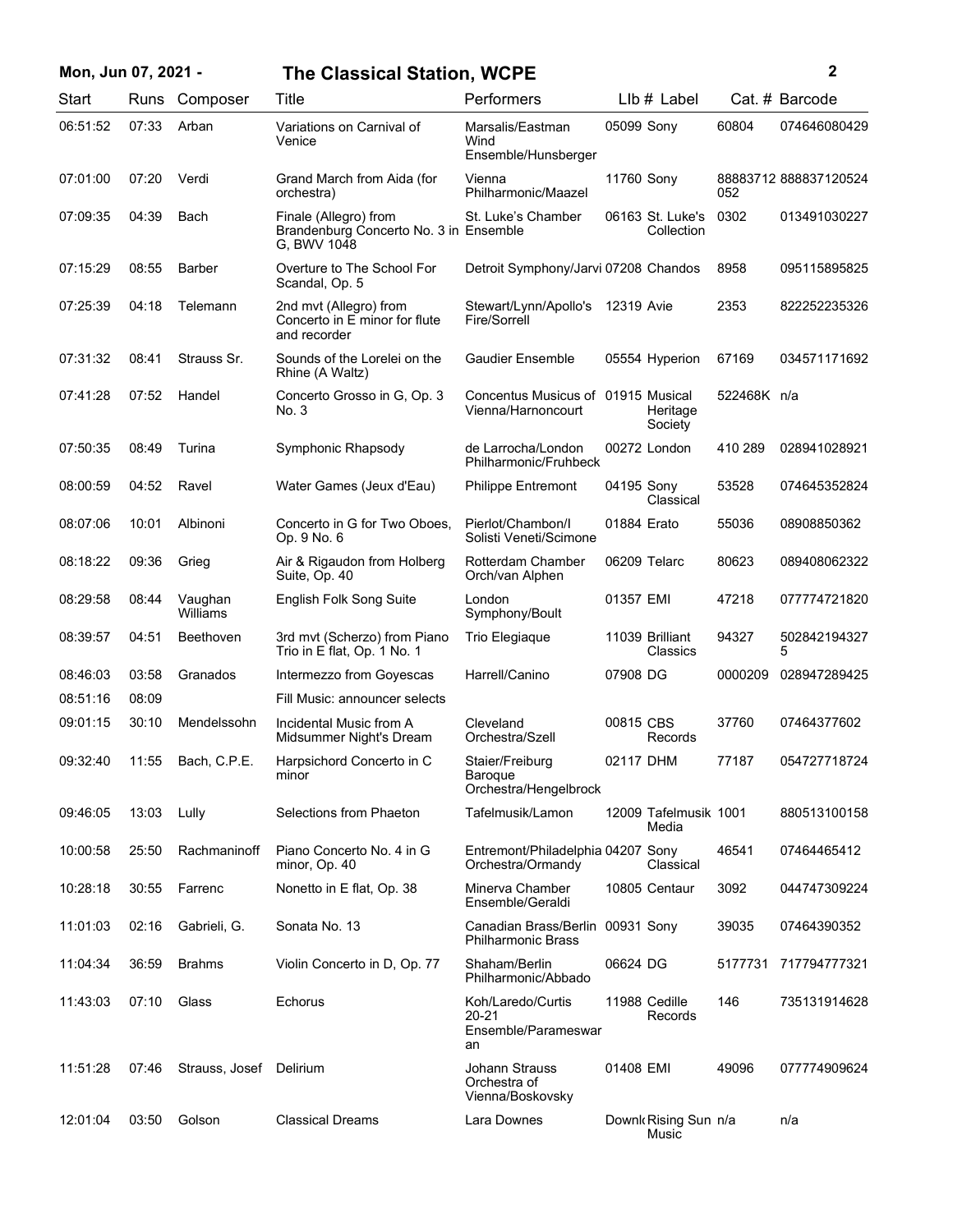| Mon, Jun 07, 2021 - |       |                | <b>The Classical Station, WCPE</b>                                        |                                                         |             |                                      |                | 3                     |
|---------------------|-------|----------------|---------------------------------------------------------------------------|---------------------------------------------------------|-------------|--------------------------------------|----------------|-----------------------|
| Start               | Runs  | Composer       | Title                                                                     | Performers                                              |             | $Llb#$ Label                         |                | Cat. # Barcode        |
| 12:06:09            | 17:36 | Haydn          | Symphony No. 070 in D                                                     | Hanover<br>Band/Goodman                                 |             | 04266 Hyperion                       | 66526          | 034571165264          |
| 12:25:00            | 03:27 | Beach          | The Gracious Prince from<br>Dreams of Colombine, Op. 65                   | Virginia Eskin                                          |             | 01097 Northeaste 223<br>rn           |                | n/a                   |
| 12:29:57            | 09:14 |                | Fill Music: announcer selects                                             |                                                         |             |                                      |                |                       |
| 12:40:26            | 18:59 | ov             | Rimsky-Korsak Suite from The Tale of Tsar<br>Saltan, Op. 57               | Philharmonia/Batiz                                      |             | 02719 Naxos                          |                | 8.550726 730099572620 |
| 13:01:15            | 42:45 | Beethoven      | Violin Concerto in D, Op. 61                                              | Laredo/Scottish<br>Chamber Orchestra                    | 13658 IMP   | Classics                             | 30367<br>00242 | 503036700242<br>8     |
| 13:45:30            | 04:40 | Gottschalk     | <b>Grand Scherzo</b>                                                      | Leonard Pennario                                        | 07499 Angel |                                      | 64667          | 077776466729          |
| 13:51:40            | 07:45 | Delius         | Caprice and Elegy for Cello &<br>Orchestra                                | Starker/Philharmonia/S 04794 RCA Victor 61695<br>latkin |             |                                      |                | 090266169528          |
| 14:01:15            | 23:45 | <b>Delibes</b> | Suite from Sylvia                                                         | Royal Scottish National CD07 Chandos<br>Orchestra/Jarvi |             |                                      | 5257           | 095115525722          |
| 14:26:30            | 05:29 | Locklair       | Hail the Coming Day (A Festive Slovak National<br>Piece for Orchestra)    | Symphony<br>Orchestra/Rohac                             |             | PV124 Naxos                          |                | 8.559860 636943986028 |
| 14:33:29            | 24:58 | Telemann       | Overture in D from Tafelmusik, Andre/Concerto<br>Part II                  | Amsterdam/Bruggen                                       |             | 01891 Musical<br>Heritage<br>Society | 512163         | n/a                   |
| 15:00:17            | 29:25 | Mozart         | Piano Quartet No. 2 in E flat, K. Ax/Stern/Laredo/Ma<br>493               |                                                         | 04829 Sony  |                                      | 66841          | 074646684122          |
| 15:31:12            | 20:42 | Dvorak         | The Water Goblin, Op. 107                                                 | Indianopolis<br>Symphony/Markl                          |             | 10121 Telarc                         | 32927          | 888072329270          |
| 15:53:24            | 06:16 | Reznicek       | Overture to Donna Diana                                                   | Symphony Nova<br>Scotia/Tintner                         | 04462 CBC   |                                      | 5167           | 059582516720          |
| 16:00:55            | 08:40 | Strauss Jr.    | Accelerations                                                             | <b>Boston Pops/Fiedler</b>                              | 00892 RCA   |                                      | 6213           | 07863561232           |
| 16:10:30            | 01:41 | Bach           | Rondeaux from Partita No. 2 in Angela Hewitt<br>C minor, BWV 826          |                                                         |             | 04572 Hyperion                       | 67191/2        | 034571171913          |
| 16:13:06            | 07:11 | Verdi          | Overture to Nabucco                                                       | Bern Symphony/la<br>Selva                               |             | 06073 Newport<br>Classics            | 85649          | 032466564925          |
| 16:21:12            | 08:02 | Boyce          | Symphony No. 1 in B flat                                                  | <b>English String</b><br>Orchestra/Boughton             |             | 02646 Nimbus                         | 5345           | 083603534523          |
| 16:30:29            | 13:35 | Schubert       | Adagio from String Quintet in<br>C, D. 956                                | Stern/Lin/Laredo/Ma/R 03954 Sony<br>obinson             |             | Classical                            | 53983          | 074645598327          |
| 16:44:59            | 05:26 | Schubert       | Finale from Piano Sonata in B, Andras Schiff<br>D. 575                    |                                                         |             | 04936 London                         | 440 307        | 028944030723          |
| 16:51:20            | 08:26 | Bach, J.C.     | Symphony in F                                                             | Hanover<br>Band/Halstead                                | 04543 CPO   |                                      | 999 383        | 761203938322          |
| 17:01:01            | 08:03 | Vivaldi        | Violin Concerto in D minor, RV<br>242                                     | Standage/English<br>Concert/Pinnock                     |             | 01136 Musical<br>Heritage<br>Society | 11085Z         | N/A                   |
| 17:09:59            | 09:09 | Ireland        | Epic March                                                                | London<br>Symphony/Hickox                               |             | 08144 Chandos                        | 8879           | 95115887929           |
| 17:20:03            | 09:07 | Beethoven      | Finale (Rondo) from Piano<br>Concerto No. 1 in C, Op. 15                  | Kuerti/Toronto<br>Symhony/Davis                         | 04918 CBC   |                                      | 5182           | 059582518229          |
| 17:30:25            | 07:25 | Strauss, Josef | My Life is Love and Laughter<br>(Waltz)                                   | Vienna<br>Philharmonic/Mehta                            | 02968 Sony  | Classical                            | 66860          | 074646686027          |
| 17:38:45            | 05:03 | Hoffstetter    | Serenade (Andante cantabile)                                              | <b>Kodaly Quartet</b>                                   |             | 11034 Naxos                          |                | 8.558180 636943818022 |
| 17:44:43            | 03:55 | Mozart         | 2nd mvt (Romance) from Horn<br>Concerto No. 3 in E flat, K. 447 Vancouver | Sommerville/CBC<br>Orchestra/Bernardi                   | 04460 CBC   | Records                              | 5172           | 059582517222          |
| 17:49:33            | 10:12 | Chopin         | Introduction and Rondo in E<br>flat, Op. 16                               | Charles<br>Richard-Hamelin                              |             | 13165 Analekta                       | 9129           | 774204912925          |